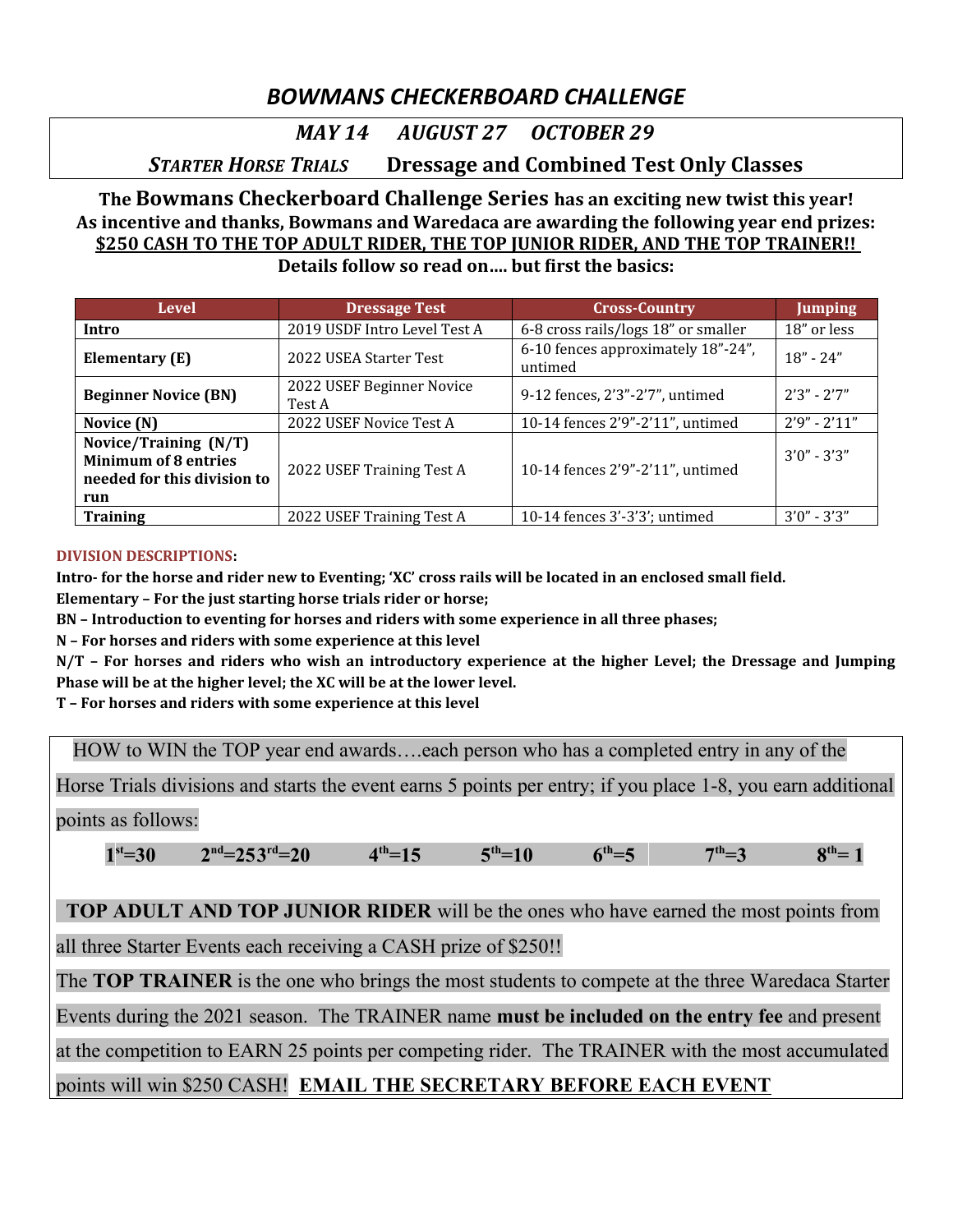# **\*\*ANY CHANGES TO ENTRY–DIVISION. HORSE, RIDER, SCRATCH–MUST BE MADE IN**

### **WRITING and EMAILED TO THE SECRETARY\*\* No charge to drop down a level**

- **AWARDS**: Eight ribbons per Horse Trial divisions. In case of ties, final scores will be broken by fewest jumping penalties first and collective marks second. If these are still equal, duplicate ribbons will be awarded.
- **Divisions**: OPEN = experienced pair; HORSE= less experienced horse; RIDER: less experienced Rider
- Competition will be held and run in accordance with **USEA guidelines and USEF rules**.
- All **eliminated riders for any reason** will NOT go forward to the next phase unless permitted by the official. The score will be an E. If an elimination occurs in the Jumping Phase, the judge will inform the rider their decision. If on the XC Phase, a rider is eliminated, The TD and Controller will decide if they can continue riding with permission to get additional experience OR if they must leave the course where the elimination occurred. All decisions final.
- For the **N/T divisions and Training divisions**, a minimum of 8 riders must have entered for the division to be scheduled; if no, those entered in the N/T will be placed into the ON level division,
- **Refunds**: Before Closing Date refund in full less the office charge of \$25;; After Closing Date no refund; If Event Canceled -a partial credit will be given to current riders toward a future entry.
- **Scheduling requests must be submitted AT LEAST one week before event. Not all requests can be fulfilled.**
- **All horses must display the competing bridle number at all times.**
- **Entries are not permitted to be sold to someone else.**
- **No motorized vehicles of any kind.**
- **Cross Country Schooling available for 30 minutes at the end of the competition; \$65 for non entered horses; \$50 if entered in the competition. SIGN UP WITH THE SECRETARY NO LATER THAN 30 MINUTES BEFORE THE LAST HORSE IS SCHEDULED ON XC.**
- **Start Times**: Start times will be available at www.Waredaca.com home page LATEST NEWS section the Thursday by 3 PM prior to the competition
- **ALL ENTRY paperwork must be COMPLETED and received by the Closing Date** or the \$50 late fee will be incurred. If your Entry arrives incomplete IT WILL NOT BE CONSIDERED 'COMPLETE' and scheduled UNTIL PAID IN FULL AND ALL PAPERWORK IS RECEIVED, IF SPACE IS AVAILABLE
- Don't feel like writing out your entry? Go to **EVENTENTRIES.COM or STRIDER.COM**
- **Dogs** welcome, but must be leashed at all times or a **\$100 fee will be immediately imposed-no exception!**
- Bring your own **water**
- **EMT ON SITE; VET ON CALL**
- Food and vendors will be present
- Non competing horses not permitted on grounds *unless* cross country schooling after the event Questions/Issues: Email: sarahgonzalezequestrian@gmail.com)